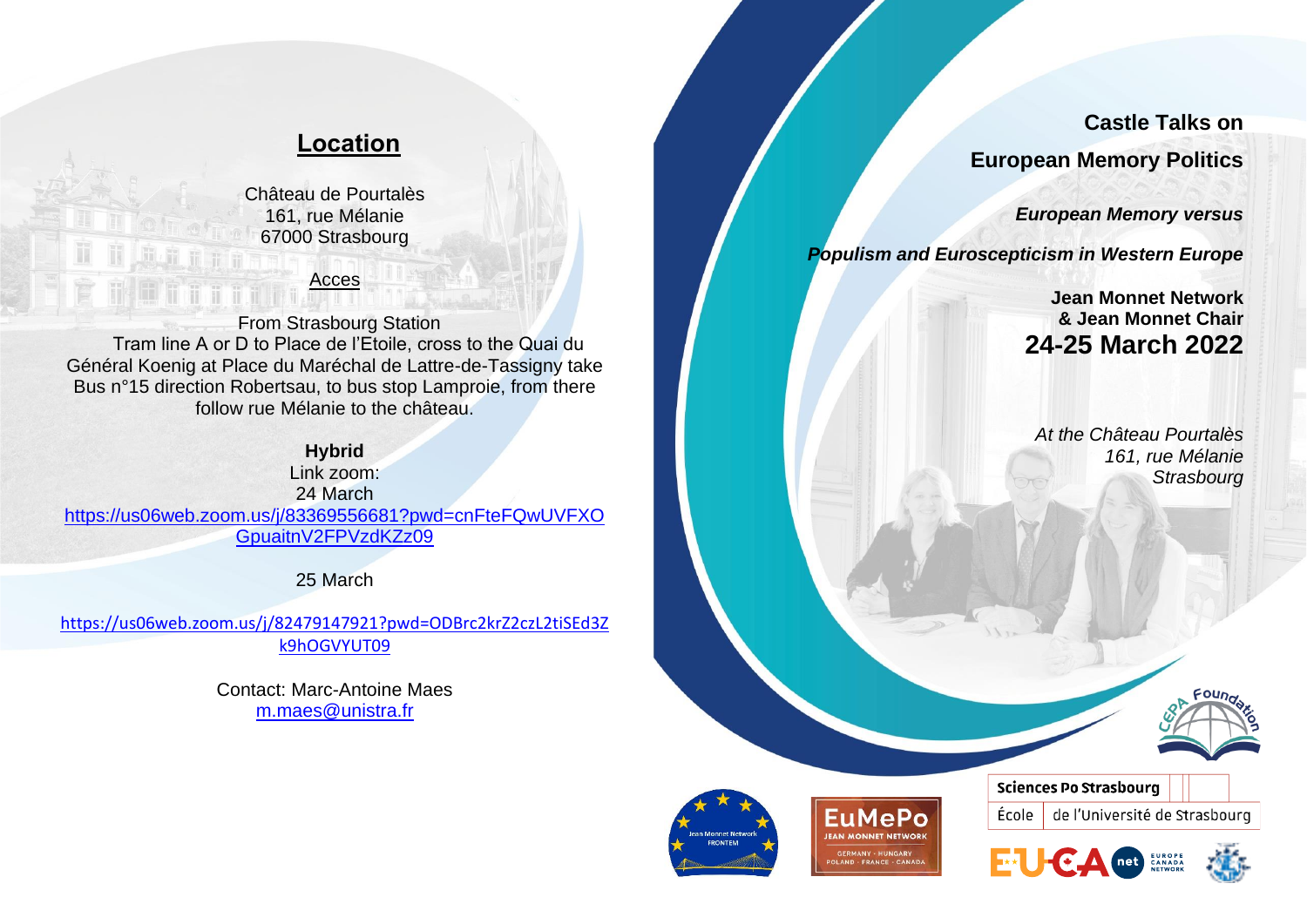# **Program:**

### **24 March:**

# **8.30**

*Introduction:* 

Birte WASSENBERG (Sciences Po Strasbourg, Chair Jean Monnet on European Narratives on Borders, Strasbourg) & Oliver Schmidtke (University of Victoria)

## **First part: European Narratives on Borders in History Brexit**

# **8.30-10.30**

Session chair: Frédérique Berrod (Sciences Po Strasbourg) Laurent Warlouzet (University Paris Sorbonne) Andrew Glencross (ESPOL, Lille) Claude Beaupré (UVIC) **Pause**

# **Exchange of experience 11.00-12.30**

Working group 2: Sciences Po Strasbourg Discussant: Laurent Warlouzet

Working group 1: CEPA Discussant: Andrew Glencross

Working group 3: Sciences Po Strasbourg Discussant: Frédérique Berrod

**Lunch**

## **Second part: European Memory Politics Populism/Euroscepticism in France and Western Europe 14.00-15.30**

Session chair: Barna Ildiko (University of Eötvös Loránd, Budapest) Sylvie Thénault (CNRS) **(en ligne)** Pascal Blanchard (to be confirmed) Jean-Yves Camus/Nicolas Lebourg (to confirmed)

## **Exchange of experience 16.00-18.00**

Session chair: Oliver Schmidtke (University of Victoria) Working group 4: Sciences Po Strasbourg Discussant: Francesca Tortorella

Working group 5: Sciences Po Strasbourg Discussant: Jules Soupault

Working group 6: Sciences Po Strasbourg Discussant: Beate Schmidtke

Working group 7: Sciences Po Strasbourg Discussant: Claude Beaupré

## **18.00-19.30 Virtual/Hybrid Roundtable: European Memory versus populism**

Plenary Discussion: Ulrich Bohner (MESA), Hervé Mortiz (Mouvement européen), Luca Verzichelli (Università degli Studi di Siena), Birte Wassenberg (Université de Strasbourg), Moderated by: Frédérique BERROD (Sciences Po Strasbourg) & Oliver SCHMIDTKE